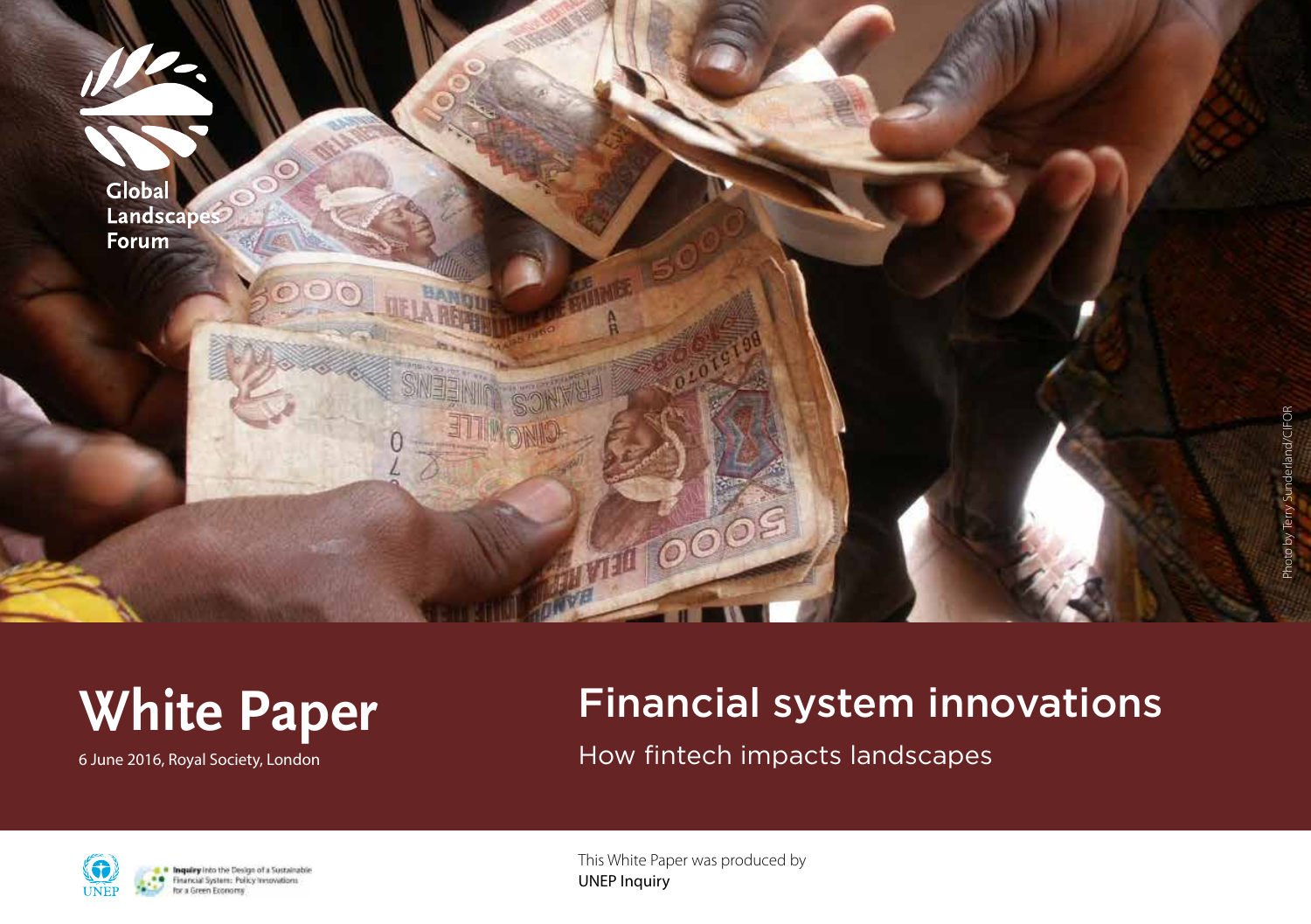**Finance and the land use sector**: The land use sector is a critical component of any cost-effective, sustainable growth scenario. Analysis by the Climate Policy Initiative and the Centre for Global Development, for example, estimates that the mitigation potential from land use is more than a third of global total mitigation potential.

Finance will play an important role in this land use transition. It is a fundamental component of the forest and agricultural production systems that impact the land use sectors. However, the provision of rural finance has historically been challenging due to high transaction costs and information asymmetries. These can be caused by factors such as covariant risks, low population densities in rural areas and the low appetite financial institutions often have for rural assets for collateral (such remote and often small parcels of land). Certain types of activities – such as the growing of tree crops – can also require relatively long loan maturities with irregular repayment schedules. This can increase the potential risk a financial institution faces from asset liability maturity mismatches compared to other potential uses of their funds. These factors contribute to a gradient of access to capital that is often observed amongst rural communities, where wealthier customers are able to access capital more readily than poorer customers.

Moreover, although behavior and activities in an agricultural landscape can be influenced by the availability and cost of credit, the financial needs of rural stakeholders are broader. The provision of insurance products is challenging in many rural areas but suitable and affordable products (e.g. crop and property insurance) could make a considerable difference to the livelihoods and behavior of some rural communities. Well-designed savings products are also an important financial service required by rural populations. Savings can help finance the capital expenditure gap between the loan amounts available and the sum required to make investments in productive assets such as better storage facilities or machinery. Lastly, services such as financial remittance products can be a valuable financial service, especially for communities where family members have traveled large distances to find work, often in cities.

**Financial disruption and 'fintech'**: Traditional thinking on rural finance is often based on a static view of the financial system as it stands today. However, the financial system is in transition, in part resulting from policy and regulatory changes following the financial crisis, but increasingly as a result of disruption caused by new business models and products underpinned by technological developments. These financial technological developments are collectively known as 'fintech', which is broadly understood as a line of business based on using disruptive blockchain, artificial intelligence, the internet of things and robotics technologies, among many others, to provide financial services. It is already disrupting the financial system in multiple ways, and is likely to do so increasingly in the coming years.

These disruptions are at an early stage, and are wide ranging in their form and location. Further, there is considerable controversy as to their impact, with differences arising through diverse predictions of speed of adoption, the balancing effects of efficiency increases and the effects of speed and commoditization, as well as the likely policy and regulatory responses. A distinct aspect of such differences also concerns the differential effects on different classes of financial and capital markets, including whether developing countries might use fintech as a basis for leapfrogging today's more sophisticated markets beyond the most obvious cases, such as mobile payments platforms.

The United Nations Environment Programme (UNEP) Inquiry has launched a stream of research that will explore the implications of current and possible future evolutions in fintech on the alignment of the financial system with sustainable development outcomes, and to set out options for improving these outcomes for policymakers, market actors, philanthropic foundations and civil society.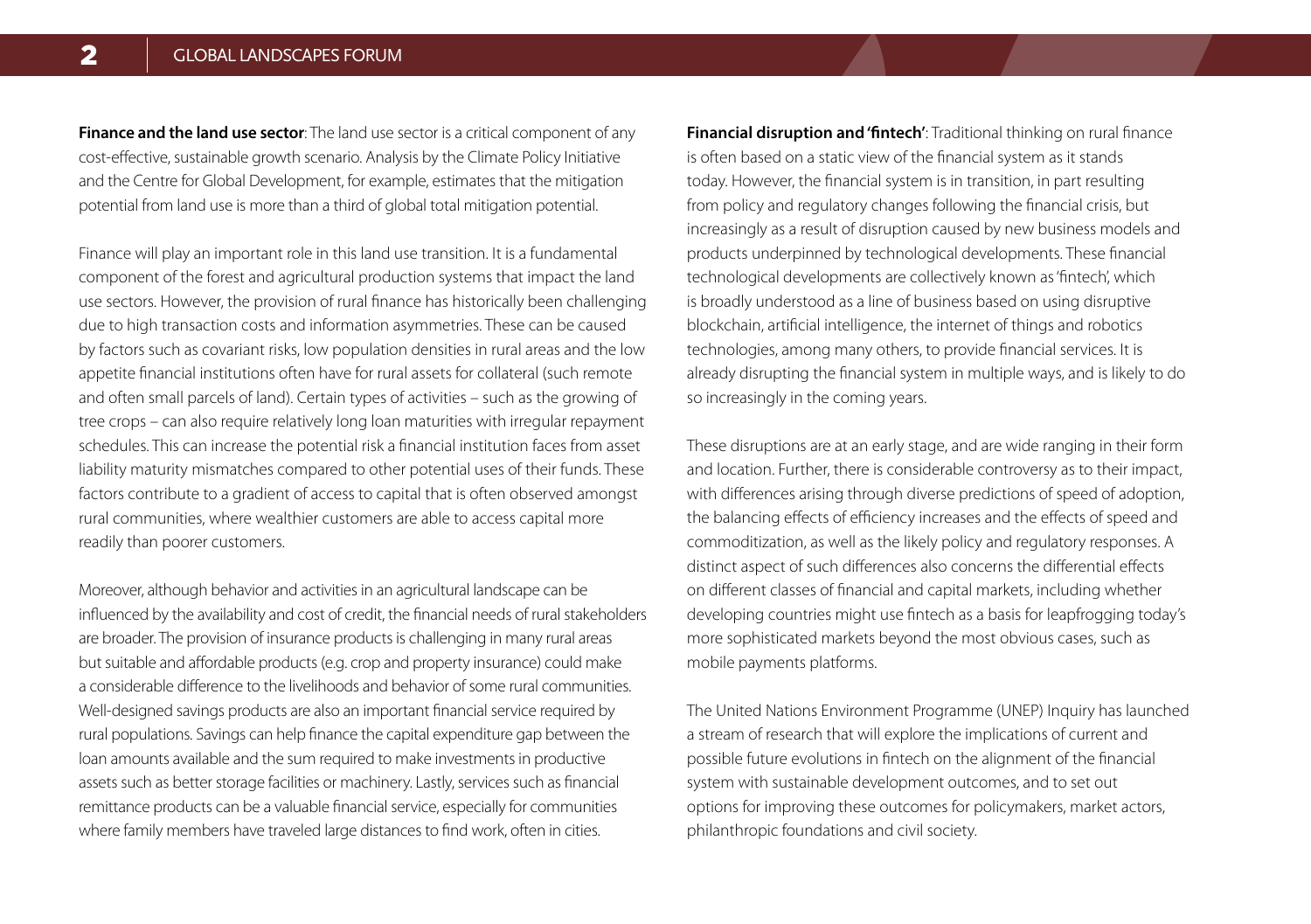**Fintech and the land use sector**: Fintech innovation is emerging across all key functions of the financial system. These include:

- payments: such as cashless technology and payment rails
- deposits and lending: such as peer-to-peer exchanges and value chain finance
- capital raising: such as community and crowdfunding
- insurance: such as high-tech insurance and risk disaggregation
- investment management: such as automated advisory and outsourcing
- market provisioning: such as market platforms and regulatory technology (regtech).

Many of them are potentially applicable to the land use sector, while also addressing the dual challenges of high transaction costs and information asymmetries that characterize land use finance. Practical examples of fintech applications in the land use sector might include the following, which lie along a continuum from the well researched to the embryonic:

- smallholder finance credit risk scoring bureaus
- asset or commodity tracking enabled trade finance
- smallholder identity and land rights registry
- crop insurance smart contracts
- pay for performance smallholder farmer extension services.

Although there are documented cases of positive links in the broader sustainable development arena, notably in the field of financial inclusion and mobile payments platforms, a positive link should not be presumed for these applications. It should rather be an assumption that there are a range of possible positive and negative outcomes, which can potentially

be enhanced or mitigated respectively through policy measures and other approaches. This session at the Global Landscapes Forum: The Investment Case will therefore explore a number of related questions:

- What are the possible positive and negative links between fintech and the land use sector?
- What are the current innovations from a range of geographies?
- What are the barriers and enablers to scale-up?
- What effect would this disruption have on the current financial system?
- How could the links between fintech and the land use sector be shaped through market-based, collective or state-led measures?

**About the UNEP Inquiry**: The UNEP Inquiry into the Design of a Sustainable Financial System completed its initial phase of work in October 2015, marked by the [launch](http://bit.ly/1K6hLks) of its global report, [The Financial System We Need,](http://unepinquiry.org/) at the IMF/World Bank Annual Meetings in Lima, Peru. The findings, and underlying approach to identify and catalyze country-level innovations, have proved effective in raising the profile and establishing the potential for aligning financial and capital markets with sustainable development outcomes, notably environmental impacts.

The Inquiry`s mandate has been extended to a second phase, in large part because of the very positive response to its findings, its impacts to date, growing calls to engage and support further developments, and in particular a decision by the Chinese government to initiate a green finance work stream under its G20 Presidency in 2016, with UNEP as the secretariat.

A second phase of the UNEP Inquiry has been designed. One element of this phase will be to advance several strategic research initiatives that aim to extend the scope and reach of the Inquiry's work and the topic more broadly. One of these initiatives will focus on the impact of fintech on sustainable development outcomes.